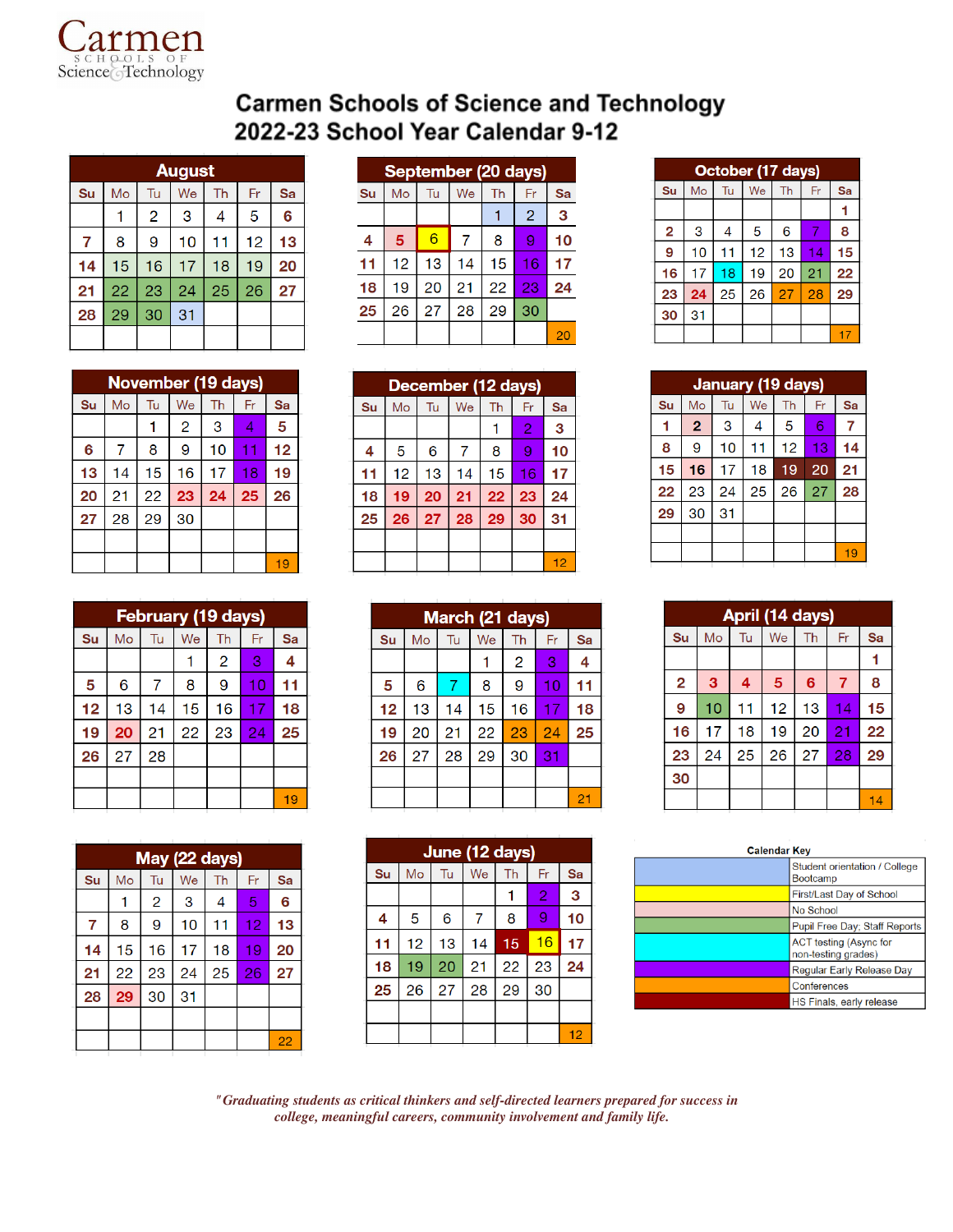

**August 15-19:** New Staff Professional Development (PD)

**August 22-30:** All Staff Professional Development (PD)

**August 31- Sept. 2:** Student Orientation & College Boot Camp

**September 5:** NO SCHOOL: Labor Day

**September 6:** First Day of School (All

Students)

**September 30 –** Staff Professional

Development Daty

**October 18:** ACT Testing Day for Seniors

(Async for  $9<sup>th</sup>-11<sup>th</sup>$  grades)

**October 21:** Staff Professional Development (Q1 Data Day)

**October 24:** No School

**October 27- 28:** Family-Teacher Conferences / Student Led Conferences

**November 23-25:** Thanksgiving Break

**December 19- January 2:** Winter Break

**January 16:** NO SCHOOL: MLK Jr. Holiday

**January 19-20:** Semester 1 Finals

**January 27:** Staff Professional Development: Q2 Data Day

**February 20:** NO SCHOOL: Presidents Day

**March 7:** ACT Testing Day for Juniors (Async for 9th-10th & 12th grades)

**March 23-24:** Family-Teacher / Student Led Conferences

**April 3-April 7:** Spring Break

**April 10:** Staff Professional Development (Q3 Data Day)

**May 19:** *College Signing Day (K4-11 th grade students invited) \*\**

**May 26:** *Carmen Day \*\**

**May 29:** NO SCHOOL: Memorial Day

**June 8 - June 9:** Final Exams (12th grade)

**June 15-16:** Semester 2 Finals

**June 16:** Last Day of School

**June 15-18:** Graduation

*Calendar dates may change due to inclement weather.*